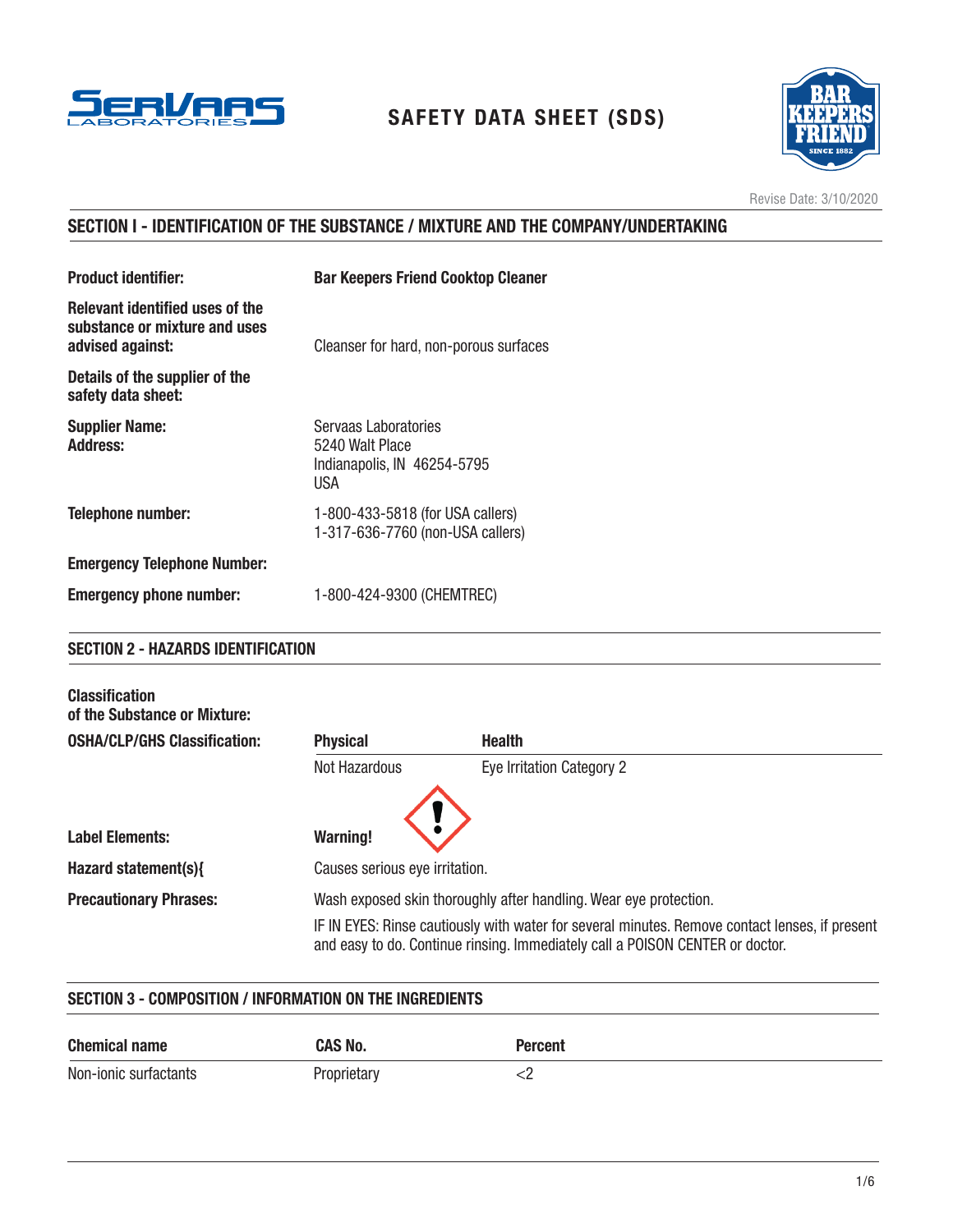# SECTION 4 - FIRST AID MEASURES

# Description of First Aid Measures

| <b>Inhalation:</b>                                                                | Remove victim to fresh air. Get medical attention if irritation persists.                                                                                                                                                                                                                                     |
|-----------------------------------------------------------------------------------|---------------------------------------------------------------------------------------------------------------------------------------------------------------------------------------------------------------------------------------------------------------------------------------------------------------|
| <b>Skin contact:</b>                                                              | Do not rub or scratch. Rinse exposed skin with cold water then wash skin with soap and<br>water. Do not use hot water as that opens skin pores and may increase fiber penetration<br>and irritation. Remove contaminated clothing and launder before re-use. Get medical<br>attention if irritation persists. |
| Eye contact:                                                                      | Do not rub your eyes. Immediately flush eyes with water for at least 15 minutes, holding<br>the eyelids apart. Get immediate medical attention.                                                                                                                                                               |
| Ingestion:                                                                        | If small quantities are swallowed, rinse out mouth with water. Drink plenty of water to help<br>reduce irritation. If large amounts are swallowed or if irritation or discomfort occurs, get<br>medical attention.                                                                                            |
| <b>Most Important symptoms and</b><br>effects, both acute and delayed:            | Causes severe eye irritation with possible eye damage. May cause skin irritation. May<br>cause mild respiratory irritation.                                                                                                                                                                                   |
| Indication of any immediate<br>medical attention and special<br>treatment needed: | Immediate medical attention is required for eye contact.                                                                                                                                                                                                                                                      |

## SECTION 5 - FIREFIGHTING MEASURES

| Suitable (and unsuitable)<br>extinguishing media:                         | Use any media that is suitable for the surrounding fire.                                                                                                        |
|---------------------------------------------------------------------------|-----------------------------------------------------------------------------------------------------------------------------------------------------------------|
| <b>Specific hazards arising</b><br>from the chemical:                     | This material is not flammable or combustible.                                                                                                                  |
| <b>Special protective equipment</b><br>and precautions for fire-fighters: | Firefighters should wear full emergency equipment and NIOSH approved positive pressure<br>self-contained breathing apparatus for all fires involving chemicals. |

#### SECTION 6 - ACCIDENTAL RELEASE MEASURES

| <b>Personal precautions, protective</b><br>equipment, and emergency<br>procedures: | Wear appropriate protective clothing and equipment to avoid eye, and skin contact.               |
|------------------------------------------------------------------------------------|--------------------------------------------------------------------------------------------------|
| <b>Environmental precautions:</b>                                                  | Avoid release to the environment. Report spill as required by local and federal regulations.     |
| <b>Methods and materials for</b><br>containment and cleaning up:                   | Wipe up or collect with an inert absorbent and place in a suitable container for disposal.       |
| <b>Reference to Other Sections:</b>                                                | Refer to Section 8 for personal protective equipment and Section 13 for disposal<br>information. |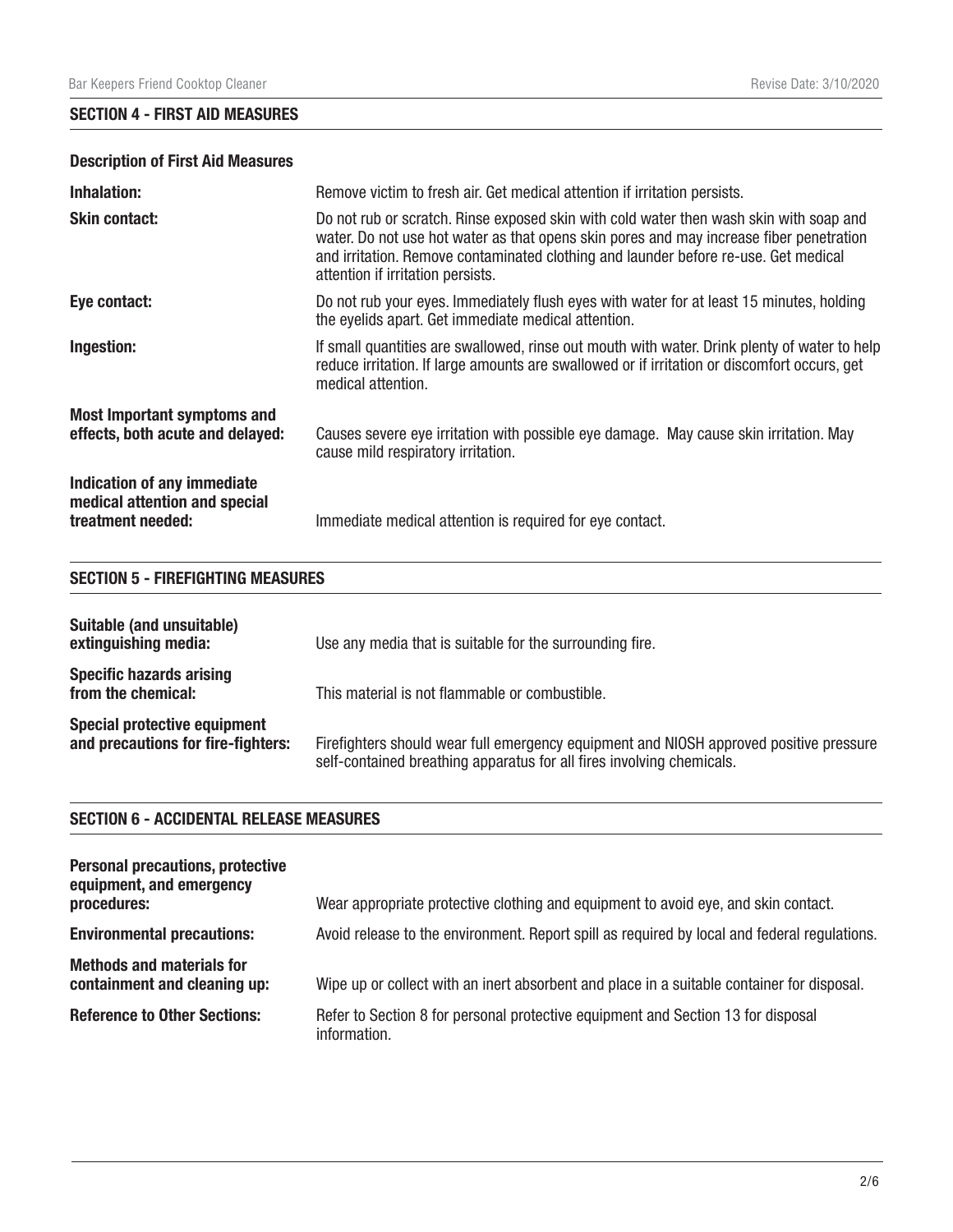# SECTION 7 - HANDLING AND STORAGE

| <b>Precautions for safe handling:</b>                                   | Avoid contact with eyes, skin and clothing. Wear protective clothing and equipment as<br>described in Section 8. Use only with adequate ventilation. Launder contaminated clothing<br>before re-use. Wash thoroughly with soap and water after handling. Follow good house<br>keeping practices. |
|-------------------------------------------------------------------------|--------------------------------------------------------------------------------------------------------------------------------------------------------------------------------------------------------------------------------------------------------------------------------------------------|
|                                                                         | Empty containers retain product residues. Follow all SDS precautions in handling empty<br>containers.                                                                                                                                                                                            |
| <b>Conditions for safe storage,</b><br>including any incompatibilities: | Store in a cool, well-ventilated area. Protect containers from physical damage.                                                                                                                                                                                                                  |
| Specific end use(s):                                                    | Manufacture of consumer product                                                                                                                                                                                                                                                                  |

## SECTION 8 - EXPOSURE CONTROLS / PERSONAL PROTECTION

| <b>Control Parameters:</b>               | Non-ionic surfactants                      | None Established<br>Note: If not listed above, refer to local regulations for specific country exposure limits.                                                                                                                                                                                                                                                                      |
|------------------------------------------|--------------------------------------------|--------------------------------------------------------------------------------------------------------------------------------------------------------------------------------------------------------------------------------------------------------------------------------------------------------------------------------------------------------------------------------------|
| <b>Exposure Controls:</b>                |                                            |                                                                                                                                                                                                                                                                                                                                                                                      |
| <b>Appropriate engineering controls:</b> |                                            | Use with adequate local exhaust ventilation to minimize exposures.                                                                                                                                                                                                                                                                                                                   |
| <b>Personal Protective Equipment:</b>    | 143) and good Industrial Hygiene practice. | <b>Respiratory protection:</b> If the occupational exposure limits are exceeded or irritation is<br>experienced, wear an approved particulate respirator. Selection of respiratory protection<br>depends on the contaminant type, form and concentration. Select and use in accordance<br>with all applicable regulations (in the US follow OSHA 1910.134, in the EU follow EN140 or |
|                                          | useful in reducing irritation.             | <b>Hand protection:</b> Wear protective gloves to minimize skin contact. Barrier creams may be                                                                                                                                                                                                                                                                                       |
|                                          |                                            | <b>Eye protection:</b> Wear safety glasses with side shields or goggles.                                                                                                                                                                                                                                                                                                             |
|                                          |                                            | <b>Other Protective Clothing or Equipment:</b> Clothing with long sleeves and pants should be<br>worn to avoid skin contact. Washing facilities should be available in the work area.                                                                                                                                                                                                |

## SECTION 9 - PHYSICAL AND CHEMICAL PROPERTIES

| <b>Information on basic Physical and</b><br><b>Chemical Properties:</b> |               |                                                                             |
|-------------------------------------------------------------------------|---------------|-----------------------------------------------------------------------------|
| <b>Appearance</b><br>(physical state, color, etc.):                     | White liquid. |                                                                             |
| Odor:                                                                   | Citrus        |                                                                             |
| <b>Odor threshold: Not applicable</b>                                   |               | $pH: 2.8 - 2.9$                                                             |
| Melting point/freezing point: $<$ 30 $\degree$ C (86 $\degree$ F)       |               | Initial boiling point and boiling range: $100^{\circ}$ C (212 $^{\circ}$ F) |
| <b>Flash point: Not flammable</b>                                       |               | <b>Evaporation rate: Not available</b>                                      |
| <b>Flammability (solid, gas): Not applicable</b>                        |               |                                                                             |
| <b>Flammable limits: LEL: Not applicable</b>                            |               | <b>UEL:</b> Not applicable                                                  |
| Vapor pressure: Not available                                           |               | Vapor density: Not available                                                |
| <b>Relative density: 1.25</b>                                           |               | <b>Solubility(ies):</b> Soluble in water                                    |
| Partition coefficient: n-octanol/water: Not available                   |               | <b>Auto-ignition temperature: Not available</b>                             |
| <b>Decomposition temperature: Not determined</b>                        |               | VOC: None                                                                   |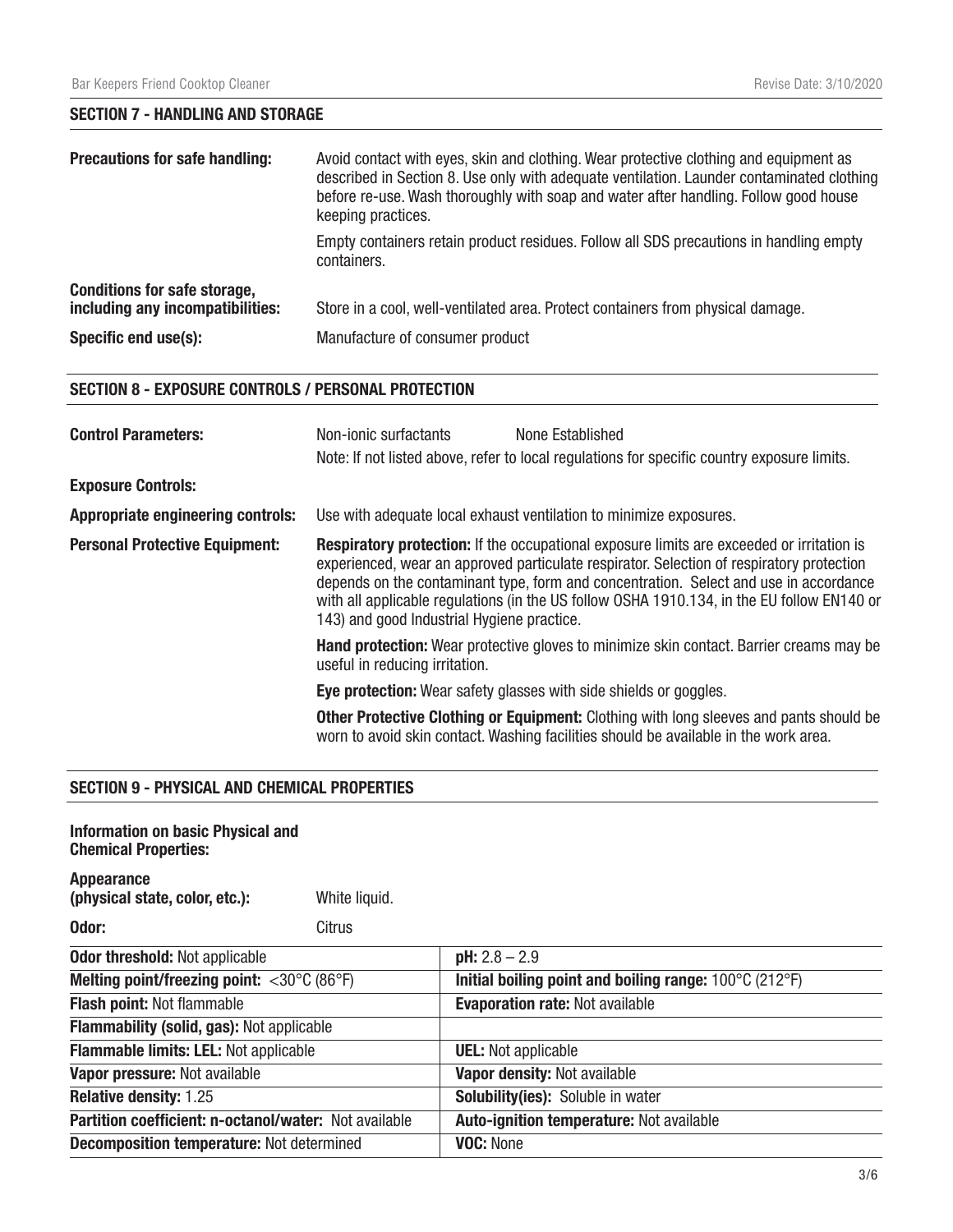# SECTION 10 - STABILITY AND REACTIVITY

| <b>Reactivity:</b>                                         | This material is not reactive under normal conditions. |
|------------------------------------------------------------|--------------------------------------------------------|
| <b>Chemical stability:</b>                                 | <b>Stable</b>                                          |
| <b>Possibility of hazardous reactions:</b> Will not occur. |                                                        |
| <b>Conditions to avoid:</b>                                | None known.                                            |
| Incompatible materials:                                    | Avoid strong acids.                                    |
| Hazardous decomposition products: None expected.           |                                                        |

# SECTION 11 - TOXICOLOGICAL INFORMATION

# Information on Toxicological Effects:

| Inhalation:                            | May cause nose, throat and upper respiratory tract irritation.                                            |
|----------------------------------------|-----------------------------------------------------------------------------------------------------------|
| <b>Skin Contact:</b>                   | May cause slight irritation.                                                                              |
| <b>Eye Contact:</b>                    | Causes moderate eye irritation with pain, and swelling. Eye damage is not expected.                       |
| Ingestion:                             | May cause irritation of the mouth and intestinal tract.                                                   |
| <b>Skin corrosion/irritation:</b>      | Not a skin corrosive.                                                                                     |
| Eye damage/ irritation:                | Causes eye irritation.                                                                                    |
| <b>Respiratory Irritation:</b>         | May be irritating to the respiratory system.                                                              |
| <b>Respiratory Sensitization:</b>      | Not a respiratory sensitizer.                                                                             |
| <b>Skin Sensitization:</b>             | Not a skin sensitizer.                                                                                    |
| <b>Germ Cell Mutagenicity:</b>         | Not classified a germ cell mutagen.                                                                       |
| <b>Carcinogenicity:</b>                | None of the components at 0.1% or greater are classified as a carcinogen by IARC, NTP,<br>ACGIH, or OSHA. |
| <b>Aspiration Hazard:</b>              | Not an aspiration hazard.                                                                                 |
| <b>Reproductive Toxicity:</b>          | No effects on reproduction are expected.                                                                  |
| <b>Specific Target Organ Toxicity:</b> | Single Exposure: No data available.<br>Repeat Exposure: No data available.                                |
| <b>Acute toxicity values:</b>          | Product is not acutely toxic.                                                                             |

## SECTION 12 - ECOLOGICAL INFORMATION

| <b>Toxicity:</b>                  | No data available.                                                                     |
|-----------------------------------|----------------------------------------------------------------------------------------|
| Persistence and degradability:    | Biodegradation does not apply to inorganic substances.                                 |
| <b>Bioaccumulative Potential:</b> | Not expected to be bioaccumulative.                                                    |
| <b>Mobility in Soil:</b>          | No data available.                                                                     |
|                                   | <b>Results of PVT and vPvB assessment:</b> Does not meet the criteria for PBT or vPvB. |
| <b>Other Adverse Effects:</b>     | None.                                                                                  |

#### SECTION 13 - DISPOSAL CONSIDERATIONS

| <b>Waste Treatment Methods:</b> | Dispose of in accordance with all local, regional, national, provincial, territorial and |
|---------------------------------|------------------------------------------------------------------------------------------|
|                                 | international regulations                                                                |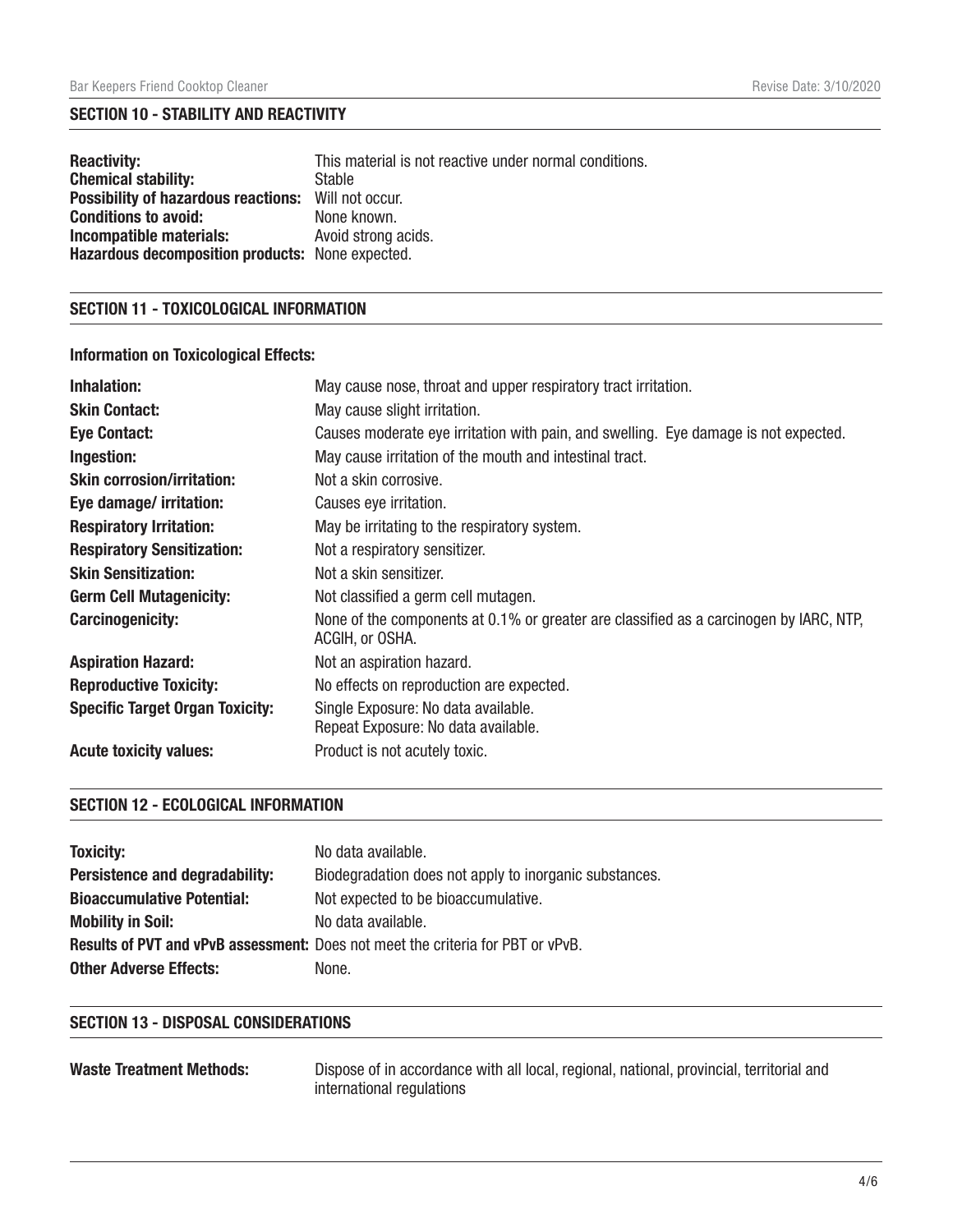#### SECTION 14 - TRANSPORT INFORMATION

|             | <b>UN Number</b> | <b>UN Proper Shipping Name</b> | <b>Hazard</b><br>Class(s) | <b>Packing</b><br>Group | <b>Environmental</b><br><b>Hazards</b> |
|-------------|------------------|--------------------------------|---------------------------|-------------------------|----------------------------------------|
| US DOT      | N/A              | Not classified for transport   | N/A                       | N/A                     | N/A                                    |
| EU ADR/RID  | N/A              | Not classified for transport   | N/A                       | N/A                     | N/A                                    |
| <b>IMDG</b> | N/A              | Not classified for transport   | N/A                       | N/A                     | N/A                                    |
| IATA/ICAO   | N/A              | Not classified for transport   | N/A                       | N/A                     | N/A                                    |

Special Precautions for User: None

Transport in Bulk According to

Annex III MARPOL 73/78 and the

IBC Code: Not applicable – product is transported only in packaged form.

## SECTION 15 - REGULATORY INFORMATION

| <b>Safety, Health and Environmental</b><br><b>Regulations/Legislation Specific for</b><br>the Substance or Mixture<br><b>U.S. REGULATIONS:</b> |                                                                                                                                                                                                        |
|------------------------------------------------------------------------------------------------------------------------------------------------|--------------------------------------------------------------------------------------------------------------------------------------------------------------------------------------------------------|
| <b>CERCLA:</b>                                                                                                                                 | This product is not subject to CERCLA reporting requirements. Many states have more<br>stringent release reporting requirements. Report spills required under federal, state and<br>local regulations. |
| <b>SARA TITLE III:</b>                                                                                                                         | Section 302 Extremely Hazardous Substances (TPQ): None                                                                                                                                                 |
|                                                                                                                                                | <b>SARA Hazard Category (311/312):</b> Refer to Section 2 for OSHA Hazard Classification                                                                                                               |
|                                                                                                                                                | <b>EPA SARA 313:</b> This product contains the following chemicals regulated under SARA Title<br>III, section 313: None                                                                                |
|                                                                                                                                                | <b>EPA TSCA Inventory:</b> All of the components of this product are listed on the TSCA<br>inventory.                                                                                                  |

## CALIFORNIA SB-258 COMPLIANCE:

| CAS#       | <b>Ingredient Name</b>              | <b>Function</b>           | <b>Designated List</b> |
|------------|-------------------------------------|---------------------------|------------------------|
| 7732-18-5  | Water                               | <b>Ingredient Coupler</b> | No                     |
| 65997-17-3 | Glass Oxide                         | Abrasive                  | No                     |
| 77-92-9    | Citric Acid                         | <b>Descaler</b>           | No                     |
| 8439-46-3  | <b>Alcohol Ethoxylates</b>          | Surfactant                | No                     |
| 9003-04-7  | <b>Acrylic Polymer</b>              | <b>Dispersant</b>         | No                     |
| 11138-66-2 | Xanthan Gum                         | <b>Thickening Agent</b>   | No                     |
| 9005-64-5  | Polysorbate 20                      | Fragrance Ingredient      | No                     |
| 8008-57-9  | <b>Citrus Aurantium Dulcis Peel</b> | Fragrance Ingredient      | No                     |